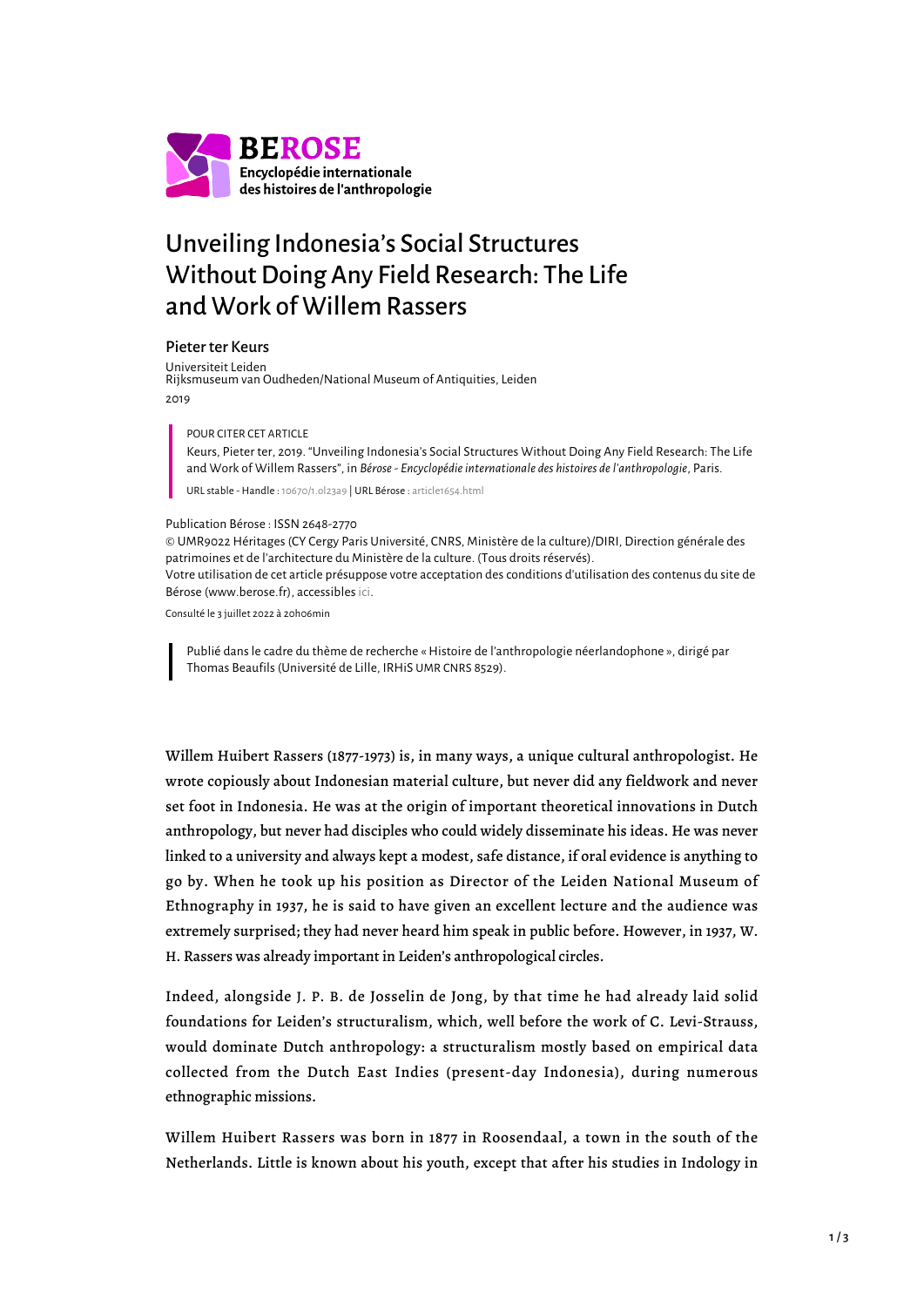Leiden, he returned to his hometown to work in the family business for several years. (This is believed to have been due to an existential crisis.) But we know nothing more about that period. During his studies in Leiden, he was known as a brilliant student, and it is probably no coincidence that in 1918 he was chosen as the successor to H. W. Fischer, curator at the Museum of Ethnography, who died that same year. Rassers returned to Leiden and stayed there. In 1922, he completed his thesis about Panji, a hero of Javanese culture, with honours cum laude. The broad outlines of Rassers' general approach were already clear, but the publication of Marcel Mauss's (1923-1924) 'Essai sur le don' (The Gift) gave his work new impetus. Rassers studied cultural phenomena not in isolation but as part of an underlying structured whole. At that time, he had many enriching discussions with his colleague De Josselin de Jong – they both worked at the Museum of Ethnography – on new theories in the field of anthropology. On several occasions, both indicated that they were influenced by the other's ideas. The most important external influence came from Marcel Mauss, and, in an article on Bornean masks dating from 1928, this influence is clearly perceptible. Rassers was indebted to the French anthropologist and benefited from the concept of "fait social total". As curator of the Leiden Museum of Ethnography, he had direct access to one of the most important Indonesian collections in the world. However, a profusion of objects (at that time about 50,000) could lead to fragmentary analyses that placed too much emphasis on detail. However, one can see in Rassers that in the 1920s he already had a clear desire to look for inclusive models that would allow an interpretation of diversity within this ethnographic reality. His approach to the masks of Borneo shows this very well. In spite of the fact that the masks come from different cultural contexts, that they are distinct in appearance and that the rituals in which they are used are also of various natures (initiation, marriage, burial), it seems that there is an underlying common structure that governs the use of these masks. Rassers emphasizes that a basic structure of rituals is the same everywhere and that underlying societal goals are at work in all cases. The cohesion of society is made possible by the use of masks, and in addition, the importance of relations between neighbouring villages is also highlighted and made understandable; "external people" must take part in the rituals. This last point is particularly important for the sustainability of collective life. Establishing and perpetuating marriage relationships with surrounding villages is crucial to the perpetuation of society.

Rassers published another influential study on Javanese kris in 1938 (in Dutch) and 1940 (adapted English version). He links kris to the Javanese house and the wayang (shadow theatre). In this study, he also looks for elements linking phenomena that seem to have nothing to do with each other and structures that are not visible at first sight. In 1943, Rassers retired. In all, he published little, but is credited with some original studies on Shakespeare's *The Tempest* and the Batak magic staff (Prager & Ter Keurs, 1998). These two studies have been preserved in their handwritten form. On May 15, 1973, Willem Huibert Rassers died at the age of 95. Despite his modesty, he had a lasting influence on a small group of Dutch and foreign anthropologists.

## Bibliography